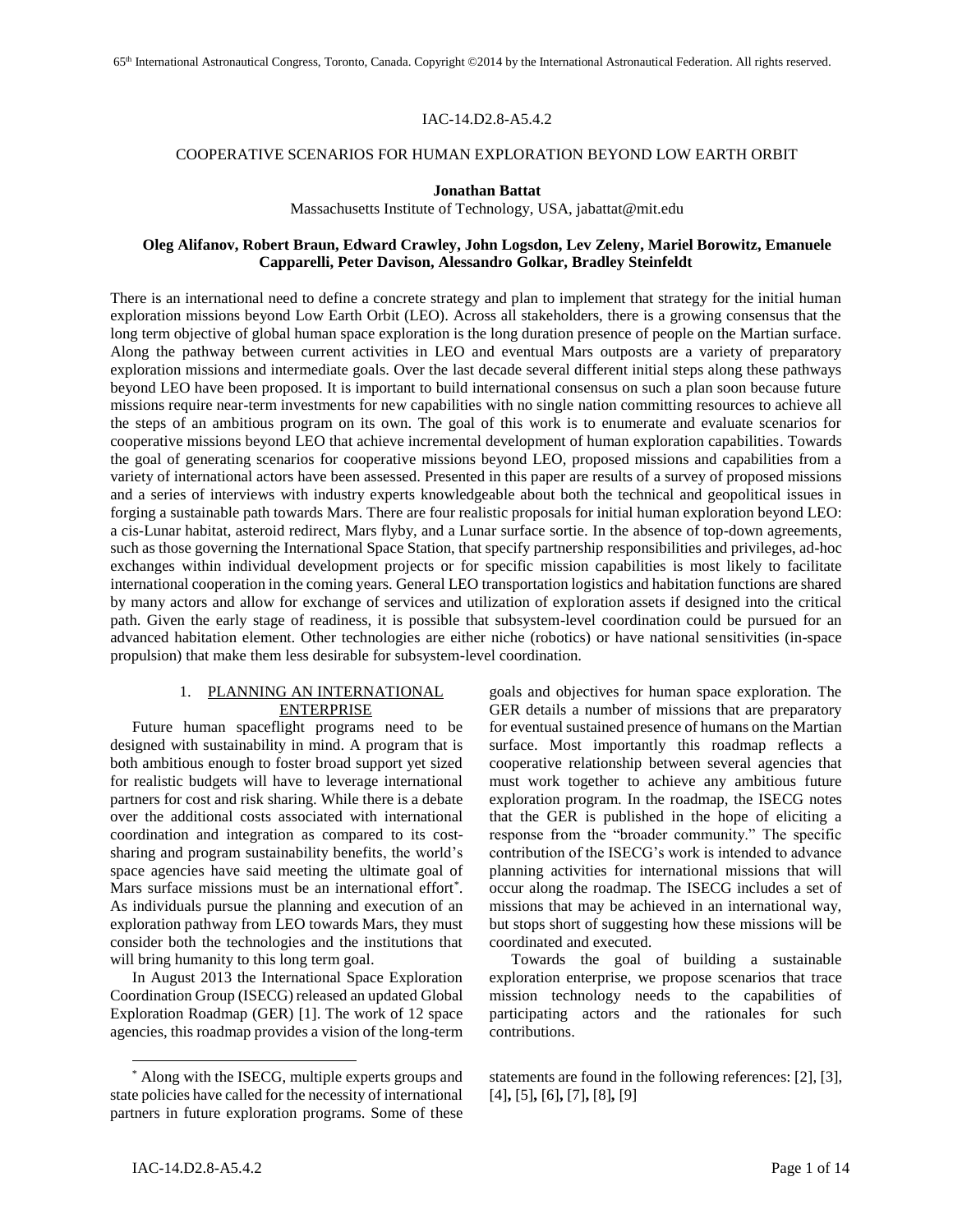#### 2. WHERE WE WILL EXPLORE

Proposals for human exploration missions between Earth and Mars include a variety of destinations and astrodynamic considerations. Proposed missions generally fall into one of three arenas distinguished by delta-v and mission duration. These are two of the primary mission requirements driving major architectural considerations for both transportation and habitation systems as shown in the figure below. Each arena may have several potential exploration destinations and associated missions to each destination. The resulting time of flight and orbital energy requirements for each exploration arena drive system mass, cost, and complexity. Between LEO and Mars lies a range of opportunities to pursue, incrementally proving out the capabilities needed for Mars. A strong development strategy will see evolution from one arena to the next, adding modest technical challenges at each step, but providing a consistent cadence of new exploration returns.

#### Lunar Surface

Lunar surface return was the focus for the exploration community through the 2000s and remains heavily supported by some individuals in the planetary science community as the appropriate next step in human exploration. Given the technical and programmatic challenges NASA encountered in the Constellation Program† , initial Lunar surface missions would likely involve a simplified architecture for sortie missions at near-equatorial regions to minimize design requirements on the lander. However surface presence may evolve to longer duration extended stay missions with increased surface access such as polar regions, depending on future budget commitments and technology developments.

### Cis-Lunar Region

The cis-Lunar region extends between geostationary orbits and just beyond the Moon's orbit‡ . Human or robotic infrastructure can be sent to halo orbits around the Earth-Moon Lagrange points 1 and 2 and other trajectories such as a lunar Distant Retrograde Orbit (DRO). These locations provide nuanced differences in exploration benefits but have similar delta-v requirements as compared to the other exploration arenas. Specific missions include the Asteroid Redirect Mission (ARM) and a cis-Lunar habitat with incrementally evolving capability for eventual long duration deep space habitation.



Figure 1 Exploration arenas distinguished by delta-v and mission duration

context the definition is expanded to refer to orbits in the Earth-Moon system accessible at energy levels between Earth's gravity well and that of the Moon, including Lagrange points and Lunar Distant Retrograde Orbits.

<sup>†</sup> The Review of Human Spaceflight Plans Committee documented the mismatch between exploration goals and allocated budget [15].

<sup>‡</sup> While "cis-Lunar" often refers to the physical space between the Earth and the orbit of the Moon, in this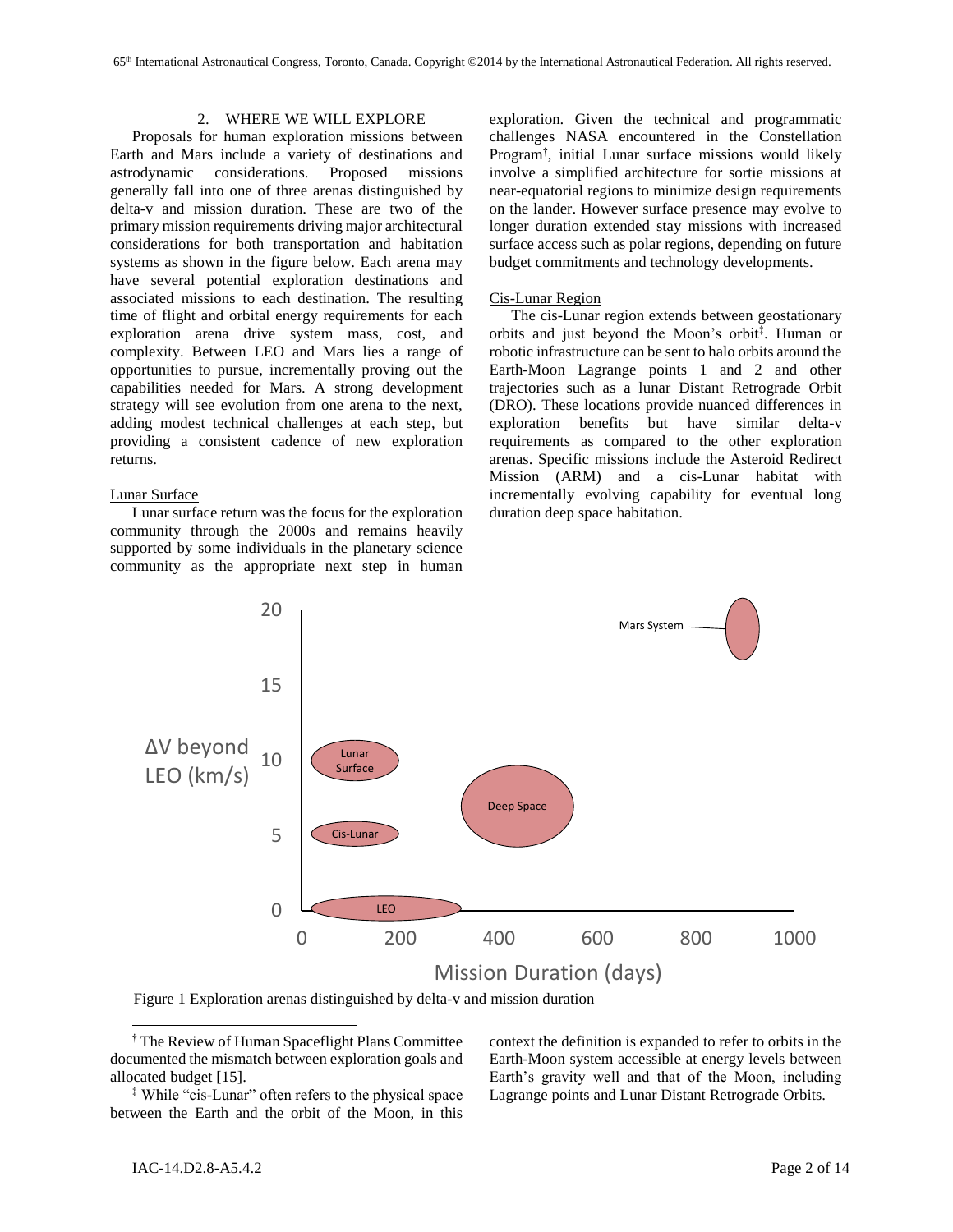### Deep Space

This class of missions includes those that require escaping the Earth-Moon system on a heliocentric trajectory. In addition to increased delta-v and time of flight requirements, the lack of abort and contingency operations represents increased operational risk. Missions in this category include a Mars Flyby mission and asteroid rendezvous missions.

## Mars System

Missions that require entering the sphere-of-influence of the Mars system include Mars orbit missions, rendezvous with one of the Martian moons, and various Mars surface missions. While some or all of these missions are likely to be accomplished along the pathway to Mars, they are the most technically challenging class of missions and are not considered as potential next steps in human exploration.

By categorizing proposed missions into possible options for next steps beyond LEO, and those intermediate missions that will come between next steps and the surface of Mars, a consolidated view of missions on the roadmap to Mars is provided below.

- Current Mission Capability: ISS (LEO)
- Next Steps: Cis-Lunar Habitat, Asteroid Redirect, Lunar Surface Sortie, Mars Flyby
- Intermediate: Mars Moons, Mars Orbit, Asteroid Rendezvous, Lunar Surface Extended Stay
- Goal: Mars Surface

#### 3. EXPLORATION STRATEGIES

While there is general agreement on the need to define a roadmap from LEO to the surface of Mars, the pathway and strategy to traverse that roadmap is where opinions vary. Without trying to provide a comprehensive enumeration of theoretically possible sequenced missions, four strategic pathways begin with the four different "Next Steps" mission options. A more complete view of the pathways through various missions on the way to Mars is provided in [Figure 2.](#page-3-0)

The missions in [Figure 2](#page-3-0) are organized according to two criteria. The vertical axis represents missions of increasing Technical Risk as measured by parameters such as delta-v, time of flight, and operational hazards. In the horizontal direction, missions are ordered by the number of technology developments they require that will not be used for eventual Mars exploration. Between missions the incremental unique development projects required to advance to the next mission are noted. For example the most direct and incrementally developing set of missions towards Mars represented are those on the left side of the figure (ISS $\rightarrow$ Cis-Lunar Habitat $\rightarrow$ Mars  $Flyby \rightarrow Mars$  Surface). Pursuing these missions will produce new technology elements, all of which are used in eventual Mars Surface exploration. While an extended stay on the Lunar surface helps prove out several systems for Mars, it also requires a number of elements that will not directly support Mars exploration such as Lunar descent and ascent capabilities and so is located further to the right on the figure.

It is important to note that it is not necessarily "better" to pursue a pathway along the left side of the figure. Longer pathways to Mars will have more science return, and technology developments will reduce the risk of eventual Mars missions. There is a tension between following a plan with concrete milestones based on a set Mars transportation architecture, and maintaining the flexibility to incorporate technological improvements over time. A good example of this is that Solar Electric Propulsion (SEP) may not currently be specified as part of a minimalist architecture to Mars, but pursuing a path that develops SEP could demonstrate that it enables Mars architectures superior in performance and cost to reference designs based on current technology.

Using this view of potential pathways between LEO and Mars, we can look at the current set of human missions described by the ISECG Roadmap. The current GER outlines NASA's planned asteroid mission, the general international interest in Lunar surface missions, and Cis-Lunar activities to develop deep space habitat capabilities. The GER makes no specific mention of human missions between Cis-Lunar space and eventual humans at Mars, although they do mention robotic precursors and technology demonstrators. It is unclear if the ISECG believes Lunar Surface missions and a deepspace habitat will provide sufficient risk reduction for Mars surface missions, or if they intentionally allow for uncertainty of mission selection as future technology challenges become better defined over time. Casting the current ISECG roadmap onto [Figure 2](#page-3-0) demonstrates a significant technical gap between Lunar Surface missions and Mars surface missions that could be filled by asteroid rendezvous or Mars orbital missions.

### 4. SUMMARY OF CAPABILITIES

To move towards evaluating contributions for international cooperation, a framework is provided to assess the likelihood of a nation's contribution to an exploration program. By reviewing literature and surveying industry experts two major contributing factors were assessed: the technology readiness for a given nation, and the expected political commitment to that capability. These factors are intended to capture the industrial know-how and resources committed to completing development projects. The highest rating represents a capability that is available, while the lowest rating represents a capability not likely to be pursued for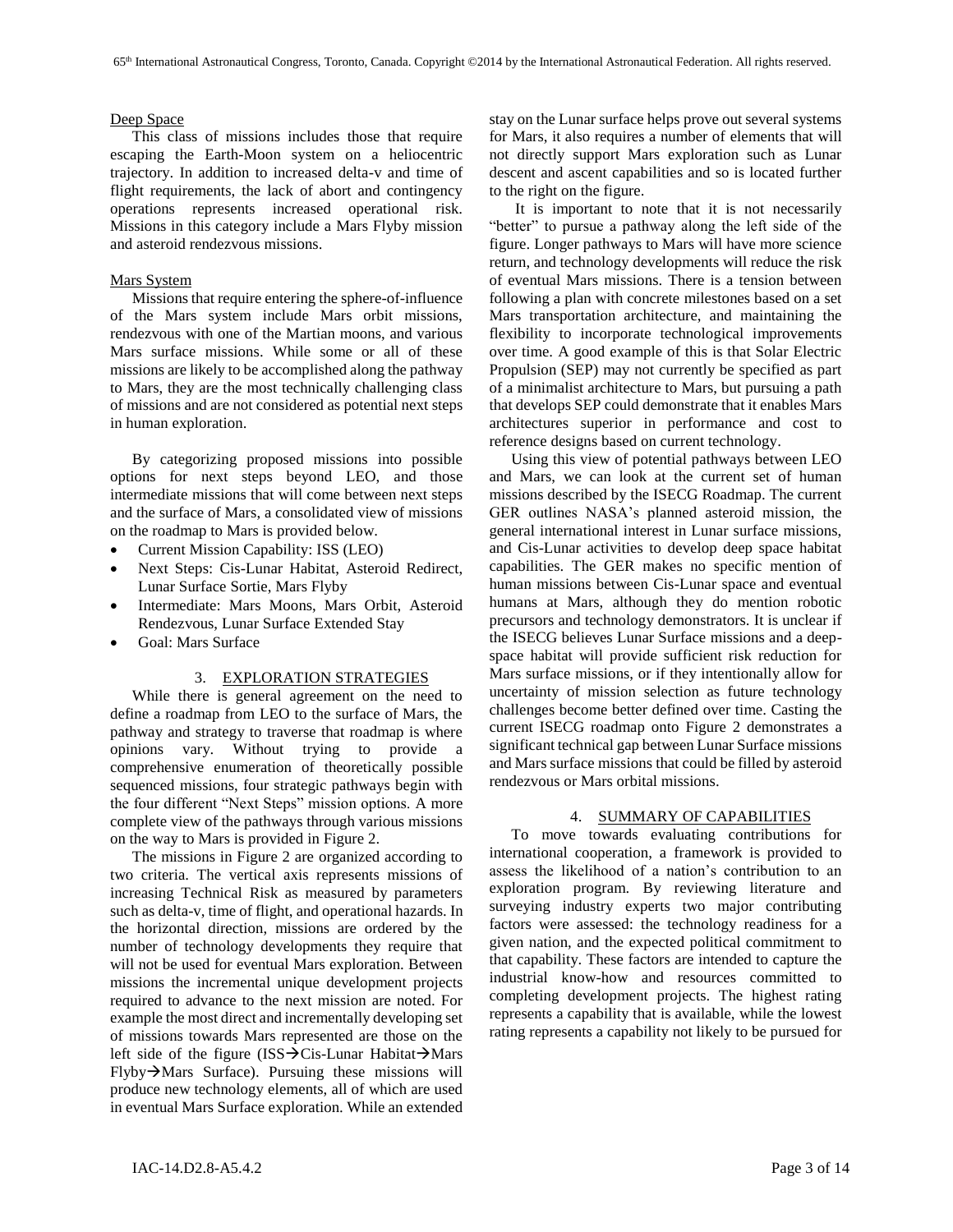

<span id="page-3-0"></span># of Development Projects not required for Mars Surface Figure 2 Enumerated likely mission milestone pathways through to Mars

a given country in the near term. Six national actors<sup>§</sup> are considered: USA, Russia, Europe, Japan, Canada, and China, each of which have operational human spaceflight programs. Other nations are developing new capabilities and could play a role in future exploration efforts, but it remains to be seen exactly what capabilities they will develop in the coming years. A summary of the capability evaluation rubric is provided in [Table 1.](#page-4-0)

Following are the evaluated capabilities of each nation as they relate to each of the four "next step" missions. Brief findings and observations follow for each of the missions. Initial Operating Capabilities (IOC) are required for initial deployment of the mission, while value-added capabilities represent elements that would increase the return of the mission, but are not part of a minimum viable system. Expected national contributions

For the same reasons "Europe" is referred to as one of the six nations considered, as it is expected the relevant industry stakeholders will engage in international human spaceflight partnerships predominantly through the organization of the European Space Agency (ESA).

<sup>§</sup> In the context of the presented analysis national actors are an abstraction that includes the space agency, domestic contractors, research institutions, and political decision makers within a single nation. This level of abstraction is intended to capture the appropriate level at which major international agreements are set in motion.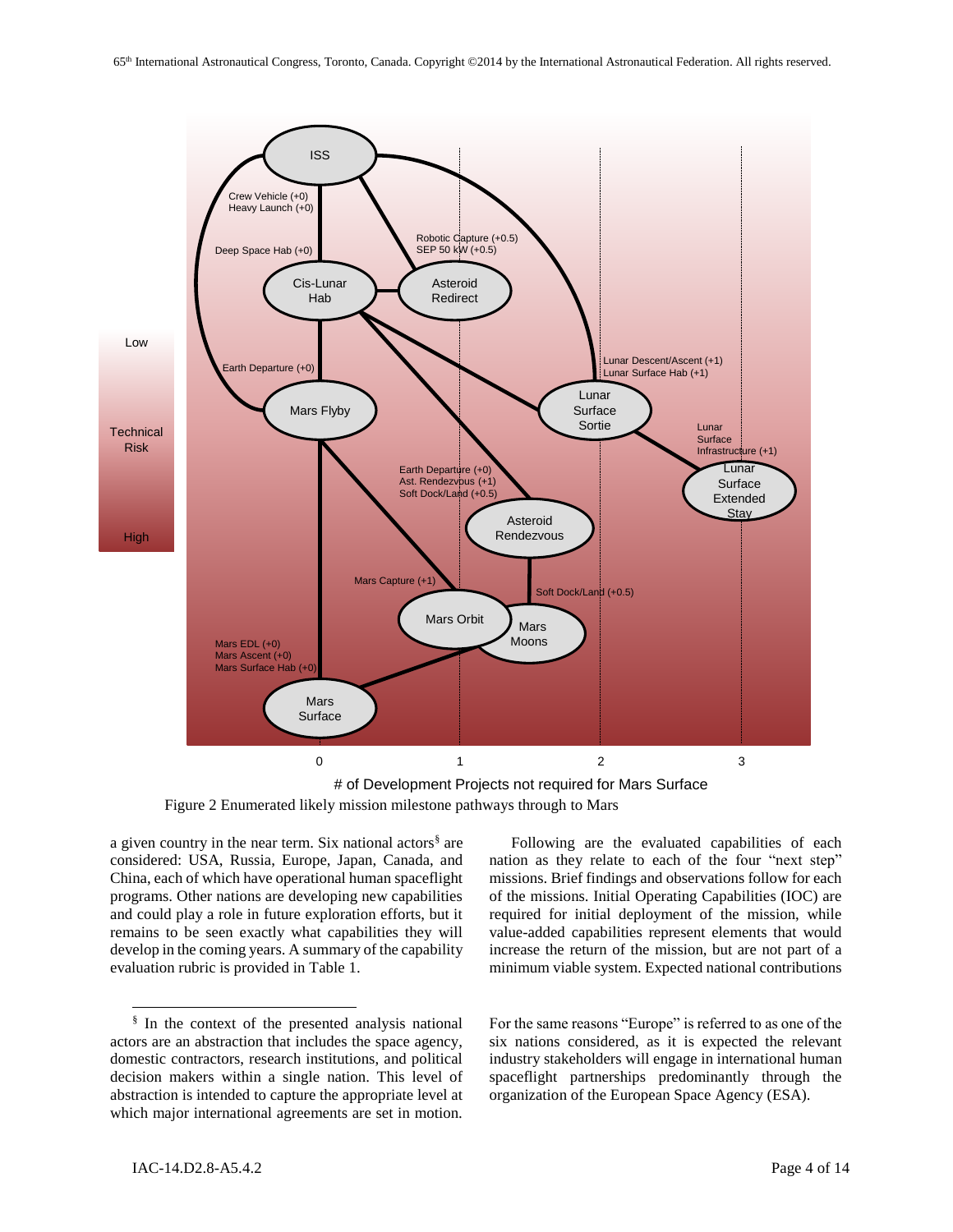<span id="page-4-0"></span>

| Rating | <b>TRL Range</b> | <b>Readiness Description</b>                           | <b>Expected Commitment</b>                                                   |
|--------|------------------|--------------------------------------------------------|------------------------------------------------------------------------------|
|        | $8-9$            | <b>Flight Readiness</b>                                | Achieved capability,<br>resources already spent                              |
|        | $6 - 7$          | Subsystem Integration                                  | Likely capability,<br>significant resources committed                        |
|        | $4 - 5$          | Concept Validation and<br><b>Component Development</b> | Early developments, some resources<br>committed or strong strategic interest |
|        | $0 - 3$          | <b>Concept Development</b>                             | Unlikely without increased resources<br>and changed priorities               |

Table 1 Capability evaluation rubric

and the rationale for the mission are included after the breakdown of capabilities.

### Cis-Lunar Habitat

Multiple concepts for a human-tended facility in the Lunar vicinity have been proposed for missions ranging in duration from several days to year-long profiles [2], [3]. The concept of the facility would most likely maintain a semi-autonomous predeployed habitat that has periodic crew visits (unlike the constant human presence on the ISS). A typical reference mission used has a crew of four for a 30 day stay; however, the capability of the facility could be scaled down or up as necessary due to program cost and schedule constraints. The concept for

Table 2 Cis-Lunar Habitat Capabilities by Actor

the facility would be to develop and prove out advanced life support systems for eventual long duration missions, while operating in a location that supports other activities such as telerobotic Lunar exploration and allows for quick return in abort scenarios.

Likely contributions for a cis-Lunar habitat include crew transportation systems from the USA and Russia. Logistics capabilities (delivery of propellant, cargo, and consumables) are available from USA, Russia, Europe, Japan, and China; however, the increased requirements on in-space transportation will require new in-space propulsion developments to deliver crew and cargo to the cis-Lunar habitat. The most significant opportunity for new technology development is in advancing the state of

|                                       | <b>USA</b> | <b>Russia</b>         | <b>Europe</b>         | Japan   | Canada            | China |  |
|---------------------------------------|------------|-----------------------|-----------------------|---------|-------------------|-------|--|
| <b>Initial Operating Capabilities</b> |            |                       |                       |         |                   |       |  |
| Crew vehicle 11+ km/s re-entry        |            | 的                     | ∩                     | ∩       | ∩                 | ∩     |  |
| Crew-rated launch                     | σ          |                       | ◔                     | ( )     | ◯                 |       |  |
| 50-70 mt launch                       | σ          | ᠿ                     | O                     | O       | ∩                 | ◔     |  |
| Crew vehicle service module           |            |                       | $\alpha$              | $\odot$ | ∩                 |       |  |
| Large in-space propulsion (EDS)       | ◔          | ᠿ                     | ◔                     | ◔       | ∩                 | ◔     |  |
| Automated rendezvous & docking        |            |                       |                       | $\odot$ | $\odot$           |       |  |
| Pressurized hab & cargo               |            |                       |                       |         | O                 |       |  |
| <b>Advanced ECLSS</b>                 | ◔          | ᠿ                     | ᠿ                     | O       | ∩                 | ◯     |  |
| Advanced radiation protection         | ᠿ          | ᠿ                     | ◔                     | ◯       | ◯                 |       |  |
| <b>Value-Added Capabilities</b>       |            |                       |                       |         |                   |       |  |
| Human lunar landing                   | ᠿ          | ᠿ                     | ◔                     | ∩       | ∩                 | ∩     |  |
| Robotic lunar landing                 | ◔          | $\odot$               | ◔                     | ∩       | ∩                 |       |  |
| SEP 400 kW class                      | $\odot$    | ◔                     | ∩                     | ◯       | ∩                 | O     |  |
| Cryo storage & handling               | ◔          | $\odot$               | ◔                     | ◔       | ∩                 | ◔     |  |
| Artificial gravity facility           | Ω          | ( )                   | Ω                     | ᠿ       | ∩                 | ◯     |  |
| In-space robotic manipulation         | ( )        | ( )                   | $\boldsymbol{a}$      |         |                   | ᠿ     |  |
| Planetary surface robotics            |            | $\boldsymbol{\alpha}$ | $\boldsymbol{\alpha}$ | σ       | $\mathbf{\Theta}$ |       |  |
| Onboard science utilization           |            |                       |                       |         | ∩                 | ◔     |  |
| Airlock/EVA                           |            |                       | 〔 〕                   | O       | Ω                 |       |  |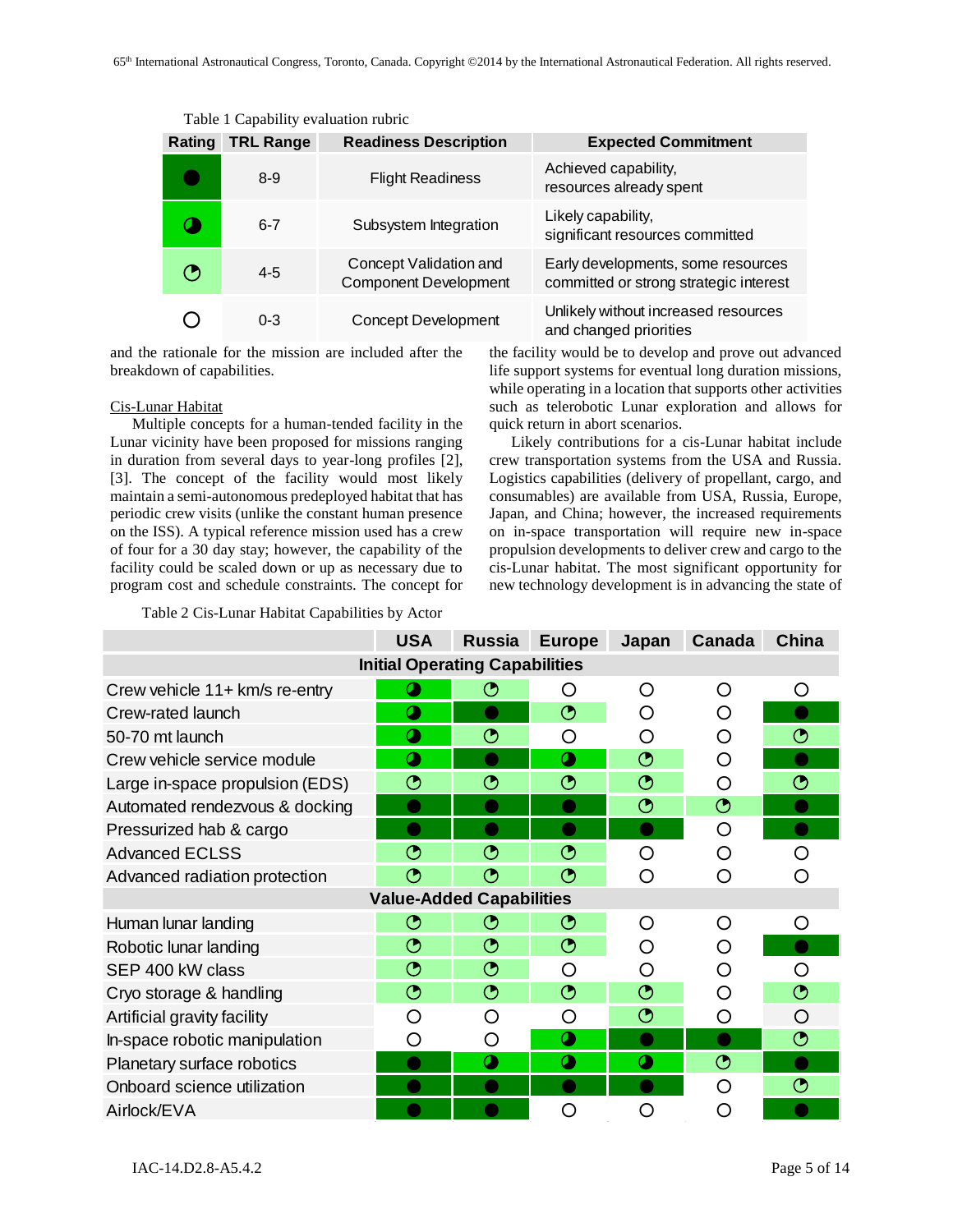|                                       | <b>USA</b> | <b>Russia</b> | <b>Europe</b> | Japan     | Canada | China   |  |
|---------------------------------------|------------|---------------|---------------|-----------|--------|---------|--|
| <b>Initial Operating Capabilities</b> |            |               |               |           |        |         |  |
| Crew vehicle 11+ km/s re-entry        |            | (၂            | ◯             | ∩         | ∩      | ◯       |  |
| Crew-rated launch                     |            |               | ◔             | $\bigcap$ | O      |         |  |
| 50-70 mt launch                       | σ          | ◔             | ∩             | ∩         | ∩      | ᠿ       |  |
| Crew vehicle service module           |            |               | $\sigma$      | $\odot$   | ∩      |         |  |
| Large in-space propulsion (EDS)       |            | ᠿ             | ᠿ             | ⊙         | Ω      | ⊙       |  |
| SEP 50 kW class                       | a          | ◔             | ◔             | $\odot$   | ∩      | ∩       |  |
| Automated rendezvous & docking        |            |               |               | $\odot$   | ᠿ      |         |  |
| In-space robotic manipulation         | ( )        | O             |               |           |        | $\odot$ |  |
| Asteroid capture                      | ◔          | ◯             | ∩             | ∩         | ∩      | ∩       |  |
| Planetary surface EVA                 | ⊙          | ∩             | ∩             | ∩         | ∩      | ∩       |  |
| Airlock/EVA                           |            |               | ∩             | ∩         | ∩      |         |  |
| <b>Value-Added Capabilities</b>       |            |               |               |           |        |         |  |
| SEP 400 kw class                      | ᠿ          | Θ             | ∩             | ∩         | ∩      | ◯       |  |
| Planetary surface robotics            |            | σ             | 0             | 0         | ᠿ      |         |  |

Table 3 Asteroid Redirect Mission Capabilities by Actor

ECLSS (environmental control and life support systems) and advanced radiation protection techniques. Advanced ECLSS with increased autonomy and system closure is in early development stages in USA, Russia, and Europe. Developing these systems will be a critical-path item on the way to Mars. Given the early stage of readiness, it is possible that subsystem-level coordination could be pursued for an advanced habitation element. Due to the cis-Lunar habitat's flexibility in operation, there are more opportunities for value-added activities from international contributors for the cis-Lunar habitat than any other next step mission. It is worth noting that half of the surveyed experts believed the cis-Lunar habitat should be the next mission pursued after the ISS.

The cis-Lunar habitat aligns well with the goals of multiple agencies, as it directly provides access or develops capability towards other future missions including both the Lunar surface and Mars missions. The cis-Lunar habitat also provides the most direct extension of both technology and organizational elements of ISS of all the proposed missions. One of the greatest challenges to developing the cis-Lunar habitat is communicating the benefits that lie in engineering development, as opposed to the exploration of a tangible rocky destination. In particular, while the cis-Lunar habitat may satisfy incremental developments towards national space exploration objectives, no current national space policy highlights this engineering development milestone as desirable to pursue on its own merits.

### Asteroid Redirect

The Asteroid Redirect Mission (ARM) was made popular in recent years by a Keck Institute study on the feasibility of such a mission [4]. The overall concept is for an initial robotic retrieval mission that is linked to future human exploration. A solar-electric propelled (SEP) spacecraft will capture a small asteroid (or piece of one) and return it to cis-Lunar space (a Lunar DRO). Once there, it will provide a planetary surface that can be visited by a crew vehicle with lower delta-v penalty than any other rocky body. Recently NASA has engaged in a concerted architecture design effort to reduce some of the uncertainties of the mission implementation [5], [6].

The ARM is currently in development as a NASA mission, without planned partnerships at a level that would influence mission architecture. However, an agreement is already in place for ESA to provide NASA's crew vehicle service module that would be used for this mission. Other opportunities for ad-hoc inclusion of international partners are most likely to center on the Japanese and Canadian expertise in in-space robotic manipulation.

NASA's adoption of this mission presents a strategy focused on technology development. One of the most significant outcomes of this mission would be the realization of a 50 kW class SEP capability. Advancing state-of-the-art SEP will provide benefits to exploration, commercial, and defense communities. While low thrust propulsion has never been particularly attractive for crew transfer, larger SEP capability will provide great returns for cargo and logistics transfer for future deep space missions. Since the USA has the largest investments in future technologies, the mission has fewer opportunities for inclusion of international partners on the critical path. While the mission engages multiple stakeholder communities including planetary defense and some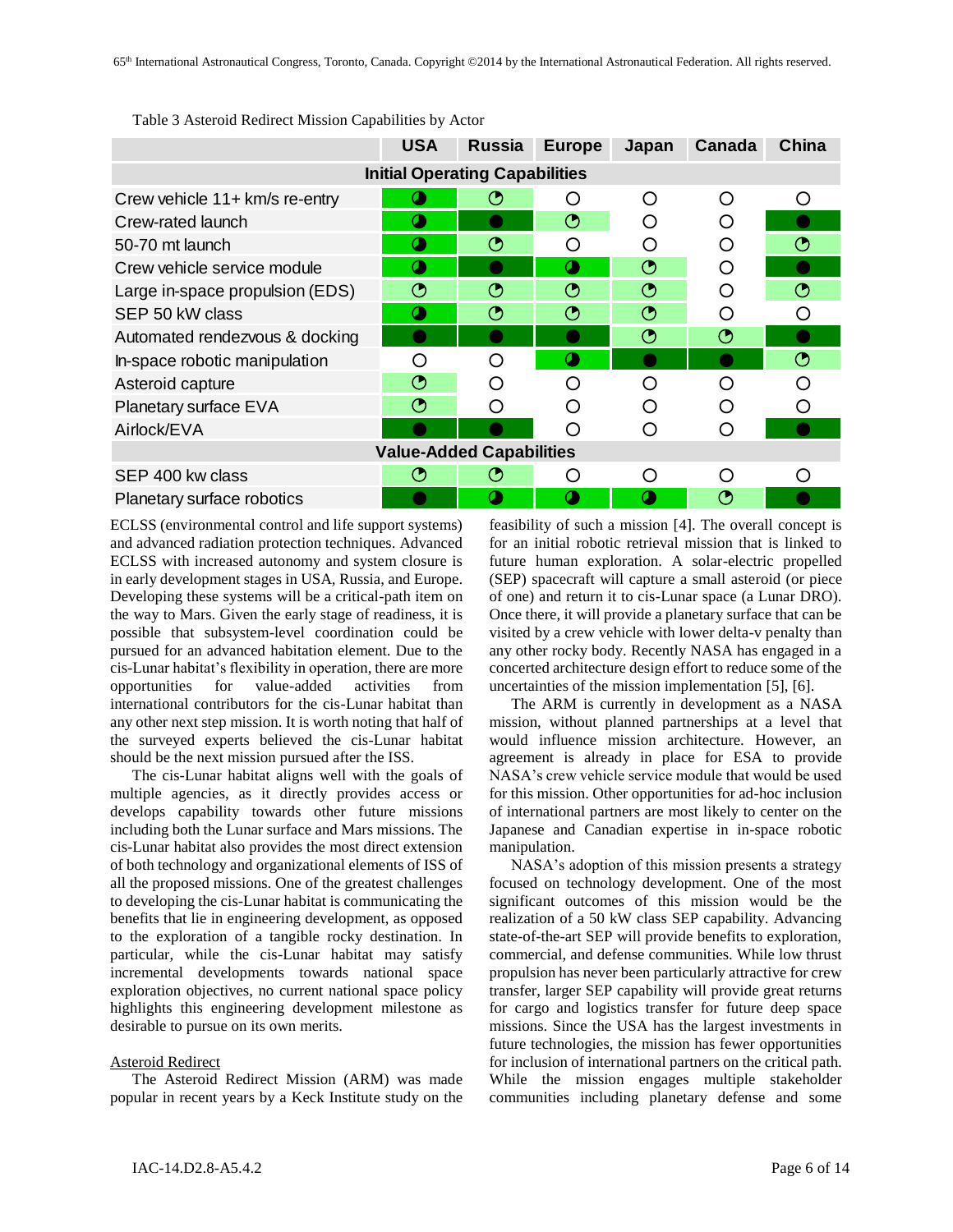|                                  | <b>USA</b> | <b>Russia</b>                         | <b>Europe</b> | Japan | Canada China |   |
|----------------------------------|------------|---------------------------------------|---------------|-------|--------------|---|
|                                  |            | <b>Initial Operating Capabilities</b> |               |       |              |   |
| Crew vehicle 14+ km/s re-entry   | ᠿ          |                                       | ( )           | ∩     | ∩            | ∩ |
| Crew-rated launch                |            |                                       | ᠿ             |       | ∩            |   |
| $100+$ mt launch                 | ൚          | ◑                                     | ∩             | ( )   | ∩            | Ο |
| Crew vehicle service module      |            |                                       |               | ᠿ     | ∩            |   |
| Large in-space propulsion (EDS)  | ᠿ          | 0                                     | ᠿ             | ☎     | ∩            | ᠿ |
| Automated rendezvous & docking   |            |                                       |               | ᠿ     | $\odot$      |   |
| Pressurized hab and cargo        |            |                                       |               |       | Ω            |   |
| <b>Advanced ECLSS capability</b> | ᠿ          | ᠿ                                     | ᠿ             | ∩     | ∩            |   |
| Advanced radiation protection    | (5         | (5                                    | ᠿ             |       |              |   |
| <b>Value-Added Capabilities</b>  |            |                                       |               |       |              |   |
| Artificial gravity facility      |            |                                       | ( )           | ᠿ     | ∩            | ∩ |
| Onboard science utilization      |            |                                       |               |       | ∩            | ᠿ |
| Airlock/EVA                      |            |                                       |               |       |              |   |

Table 4 Mars Flyby Capabilities by Actor

planetary scientists, there has been little stated interest from policy makers from other human spaceflight nations. Participants of the industry survey did not see many opportunities for international participation in the mission and were more supportive of asteroid redirect as an added capability to a pre-existing Cis-Lunar Habitat.

## Mars Flyby

The Mars Flyby reference mission is based on the architecture described by the Inspiration Mars Foundation [7], [8]. This mission involves two astronauts going on a 500 day deep-space mission with a single close approach of Mars. In terms of exploration return the crew of two will have 10 hours observation time within 100,000 km of Mars. The overall concept of the mission is a demonstration of advanced deep-space capability. The returns are in system development for deep-space human exploration and the milestone of actually putting humans in the Mars vicinity as an inspirational achievement.

The Mars Flyby mission represents the largest increment in deep-space exploration capability of all the next-steps missions considered. The published concept is conceived primarily as a NASA mission designed around SLS and Orion however the habitation requirements may look similar to an evolved version of the previously described cis-Lunar habitat. Development of such a module could provide opportunities for partnership for the ECLSS subsystems or habitat module.

Overall, the rationale for this mission is to accelerate the Mars program. With an accelerated development timeline to execute the mission within a five to ten year timeframe, the mission would likely require an increased development budget. In the survey of industry experts, the support for this mission among the international

human spaceflight community exceeds that of the asteroid redirect; however, it is unclear what roles the international community may play. The simplicity of the mission profile results in fewer unique elements to distribute among partners. Furthermore, those supporting this mission as a next step believe it requires an increase in available budget to be feasible.

## Lunar Surface Sortie

While a range of human Lunar exploration architectures have been proposed, as a "next step" mission the focus would be on a minimalist return. The rationale behind the mission would be to prove out exploration techniques for future Mars surface missions and initial developments would specifically avoid costly permanent infrastructure. A recent NASA architecture study describes the differences between short duration sortie missions and extended stay missions [9].

A minimalist Lunar Surface mission would provide short duration sortie missions at near equatorial landing sites. The US has had significant development for such a mission from both the Apollo and Constellation Programs. While the crew vehicle and heavy launch programs remain under development from the Constellation program in the USA, developments for landing systems never progressed beyond subsystem prototyping and concept development level. As a result, the elements required for in-space transportation, landing systems, and surface equipment would all be available as opportunities for contributions for international partners.

Due to the decades of development work, and opportunity for planetary science and commercial utilization, there is a large international advocacy for Lunar surface exploration. Due to the number of elements required for initial operating capability, the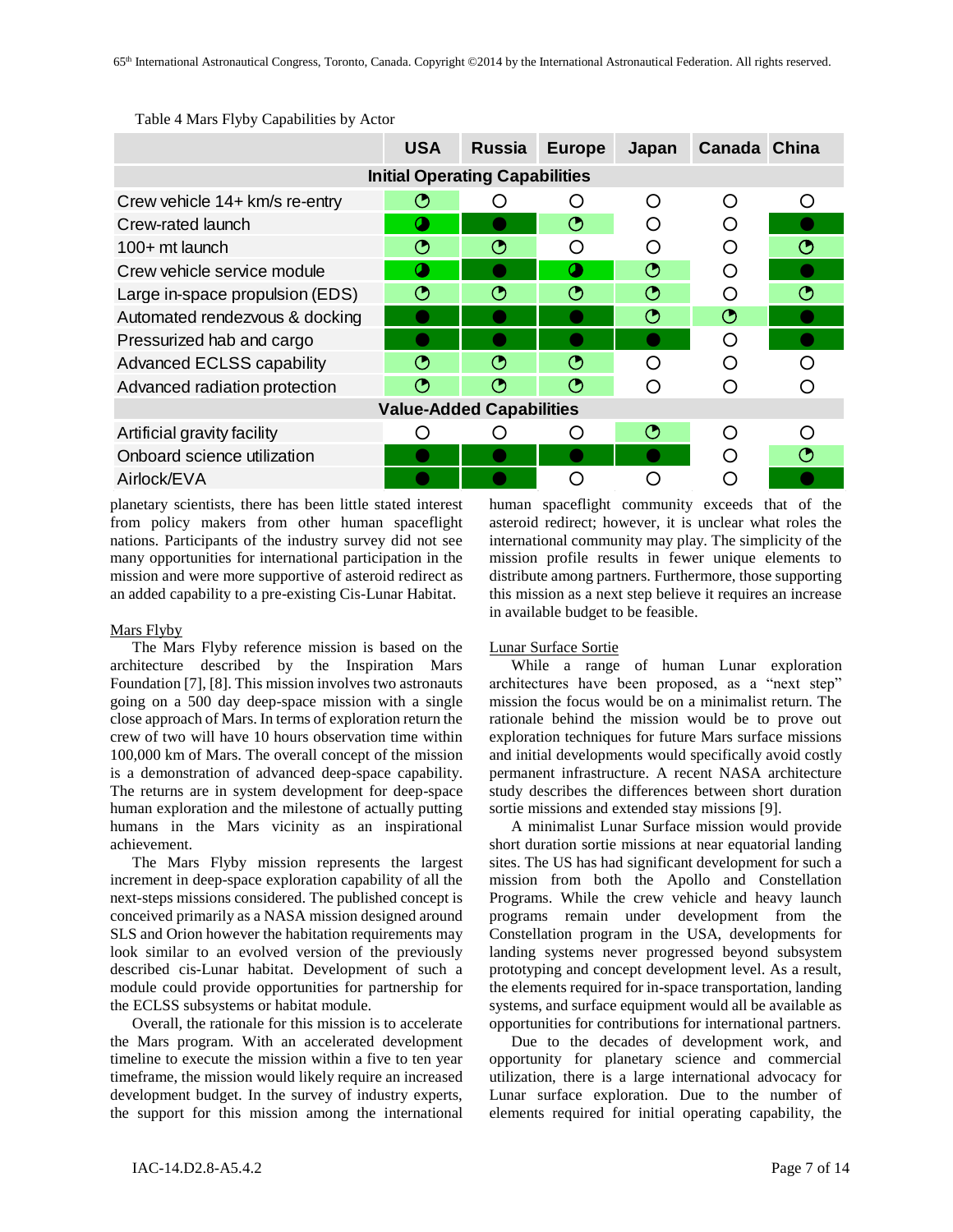|                                       | <b>USA</b> | <b>Russia</b> | <b>Europe</b> | Japan             | Canada China      |                   |  |
|---------------------------------------|------------|---------------|---------------|-------------------|-------------------|-------------------|--|
| <b>Initial Operating Capabilities</b> |            |               |               |                   |                   |                   |  |
| Crew vehicle 11+ km/s re-entry        | σ          | ᠿ             | O             | ∩                 | O                 | O                 |  |
| Crew-rated launch                     | σ          |               | $\odot$       | ∩                 | O                 |                   |  |
| 50-70 mt launch                       | Œ          | ◔             | ∩             | ◯                 | Ω                 | $\mathfrak{G}$    |  |
| Human lunar landing systems           | ◔          | ◔             | $\odot$       | ∩                 | Ω                 | Ω                 |  |
| Crew vehicle service module           | σ          |               | $\bullet$     | $\mathbf{\Theta}$ | O                 |                   |  |
| Large in-space propulsion (EDS)       | ◔          | ◔             | ◔             | ◔                 | O                 | ◔                 |  |
| Automated rendezvous & docking        |            |               |               | $\mathbf{\Theta}$ | $\odot$           |                   |  |
| Pressurized hab & cargo               |            |               |               |                   | O                 |                   |  |
| <b>ISS class ECLSS</b>                |            |               |               | O                 | O                 |                   |  |
| Planetary surface robotics            |            | $\mathbf 0$   | $\bullet$     | $\bullet$         | $\mathbf{\Theta}$ |                   |  |
| <b>Planetary surface EVA</b>          | ◔          | O             | Ω             | ◯                 | O                 | O                 |  |
| Airlock/EVA                           |            |               | ∩             | ◯                 | O                 |                   |  |
| <b>Value-Added Capabilities</b>       |            |               |               |                   |                   |                   |  |
| 100+ mt launch                        | ◔          | ◔             | Ω             | Ω                 | O                 | ◔                 |  |
| Robotic lunar landing systems         | ◔          | ◔             | $\odot$       | ∩                 | Ω                 |                   |  |
| Cryo storage & handling               | ◔          | ◔             | $\odot$       | ◔                 | ∩                 | ◔                 |  |
| <b>Advanced ECLSS</b>                 | ◔          | ◔             | $\odot$       | ∩                 | O                 | ∩                 |  |
| Planetary surface robotics            |            | $\bullet$     | $\bullet$     | $\bullet$         | $\odot$           |                   |  |
| Onboard science utilization           |            |               |               |                   | O                 | $\mathbf{\Theta}$ |  |

Table 5 Lunar Surface Sortie Capabilities by Actor

Lunar surface provides the most opportunities for critical path contributions at the international scale. At the same time, development of all these elements result in a cost and risk profile unlikely to be supported by near-term budgets. Pursuing lunar surface missions would require efficient allocation of contributions across partners, and sustained if not increased development efforts from those partners.

### Capabilities Summary

[Figure 3](#page-8-0) shows a summarized view of the capabilities required for each of the proposed missions and the aggregated readiness of those capabilities for each actor. Overall the cis-Lunar habitat and Mars Flyby missions require incremental advancement of existing transportation and habitation capabilities. Meanwhile the asteroid redirect and Lunar surface missions require significantly more new development projects.

Currently Russia and China are the only two nations with capability to put humans in LEO. It is expected that the USA will regain that capability in the next two to four years. Canadian and Japanese expertise in robotics are unique, and provide the capability for critical elements for in-space operations. These capabilities may extend to planetary surface exploration as developments to support cis-Lunar activities or Lunar surface exploration. In terms of human spaceflight, European contributions are focused on the habitable structures and logistics required

for long duration missions. It is important to note that accounting for number of capabilities required is a proxy for the difficulty of development activities, but does not reflect the inherent risk associated with each mission. For example the number of technologies required for a cis-Lunar habitat is the same as that of a Mars Flyby mission, but the operational risk of the Mars Flyby is much greater than that for the cis-Lunar habitat considering the drastically different crew radiation exposure and abort opportunities.

[Figure 3](#page-8-0) demonstrates that there are significant gaps between current exploration capabilities and those needed for any next steps missions. To meet any of these challenges a significant amount of development work must take place. However there are limited development efforts for beyond LEO capabilities at an advanced stage in any actor other than the US as shown i[n Figure 4.](#page-9-0)

Despite leading in technology development, NASA's budget is unlikely to support more than one or two new major human spaceflight developments to completion beyond the crew and launch systems already in progress. While international contributor's budgets may increase provided appropriate justification, their contributions are more likely to evolve from existing capabilities than to begin new development projects from the ground up. Unlike most other actors, the Russian budget is expected to continue seeing moderate increases. Russia is currently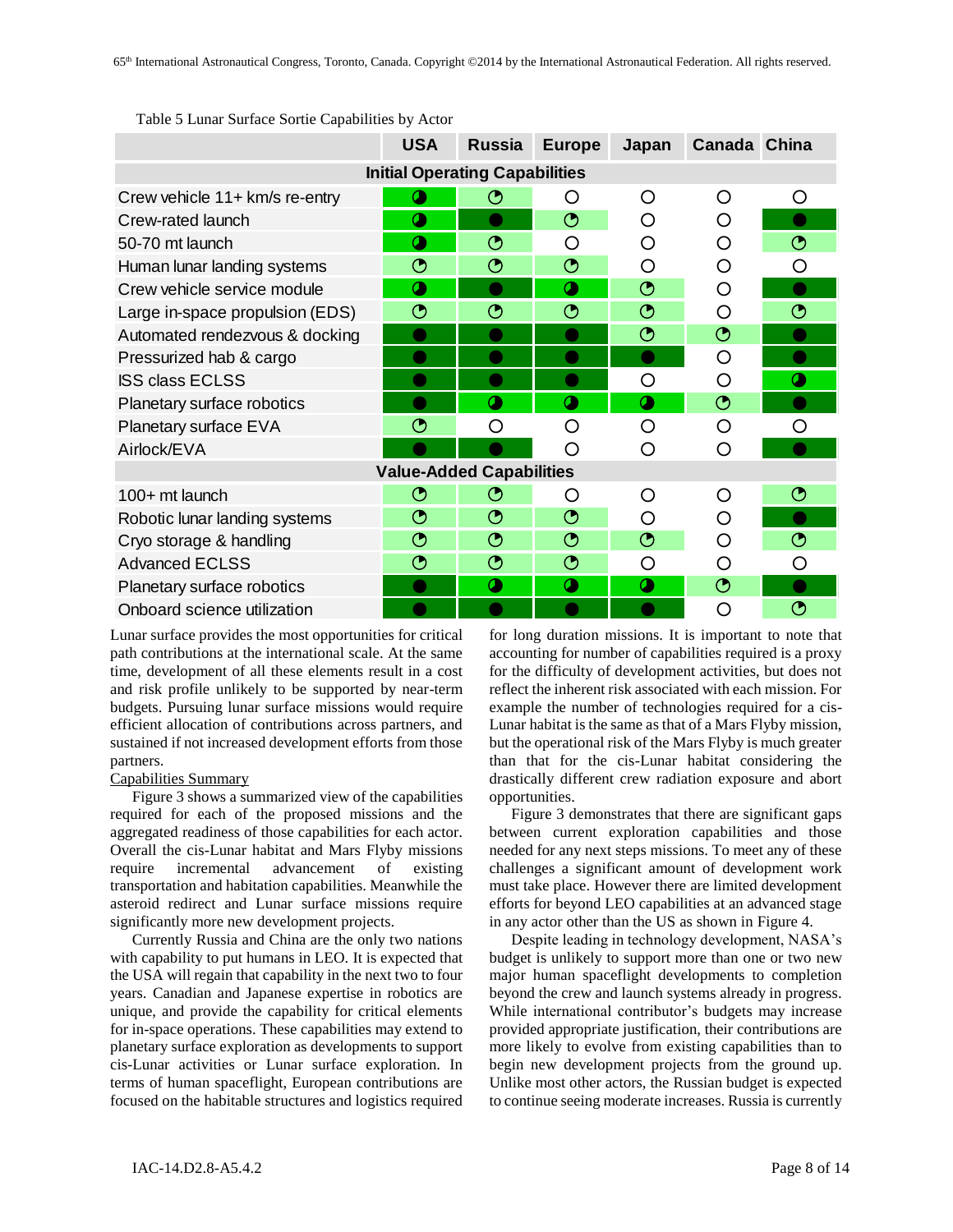

<span id="page-8-0"></span>undergoing a national space industry reformation and is investing heavily in ground infrastructure developments. As such, it is unclear what development budget will be available for new technologies for human exploration beyond LEO.

While still a developing program, Chinese crew and transportation capabilities could offer crew-access redundancy and cost sharing in future projects. Large scale integrated collaboration for human spaceflight seems unlikely with the Chinese in the near term, as the Chinese program has an independent strategy for a LEO space station. However, opportunities for developing cooperative relationships in space should be pursued in smaller space missions to develop the working relationships that will open up more opportunities for integrated exploration activities. To date, European and Russian officials have opened discussion of collaborative efforts with China. While current US policy prevents NASA from coordinating with the Chinese, exploration advocates have begun to call for a change to these policies including specific guidance from the US National Research Council to consider US collaboration with China [10].

A sustained and robust beyond LEO human exploration program requires several large technology development projects that no single nation can develop in a reasonable timeframe. While Russia and China have independent human spaceflight capability, it is unclear that either program is committing significant resources to develop capabilities for beyond LEO exploration. Meanwhile the US program is investing in future projects but has yet to complete any capabilities that operate beyond LEO. A successful beyond LEO program requires some amount of cooperation between these independent human spaceflight programs.

### 5. ORGANIZING COOPERATION

The current organizational structure of the ISS has a hierarchy of agreements corresponding to coordinated efforts between governments, space agencies, and contractors. Overall cooperation agreements between governments are established through an Intergovernmental Agreement (IGA) that defines the overall nature of the partnership. One level down, agency coordination is executed through a series of memoranda of understanding (MOU). The MOUs are organized between NASA as a central entity and the other primary agencies dictating specific contributions, roles, and responsibilities. Other agency-level implementation specifics are coordinated on an ad-hoc basis through implementing agreements drafted as necessary. At the element level, development of specific modules and operations are coordinated through various contracting mechanisms by each participating agency within its own country.

The current framework in which ISS partners work together represents a decade of organizational development. There is broad agreement that human exploration beyond LEO should build on the relationships, experience, and institutions of ISS, but there remains a significant amount of ambiguity as to what specific aspects will most benefit future programs. In addition to extending previous experience, it is likely that future programs will have to be more flexible to incorporation of new actors. China is developing capabilities that may soon intersect with the needs of other partners beyond LEO, and other countries such as India, have stated their intent to pursue independent human spaceflight capability. Furthermore, several private companies have stated intentions to participate in future exploration efforts that could add a layer of complexity in new partnerships between state-run and private programs.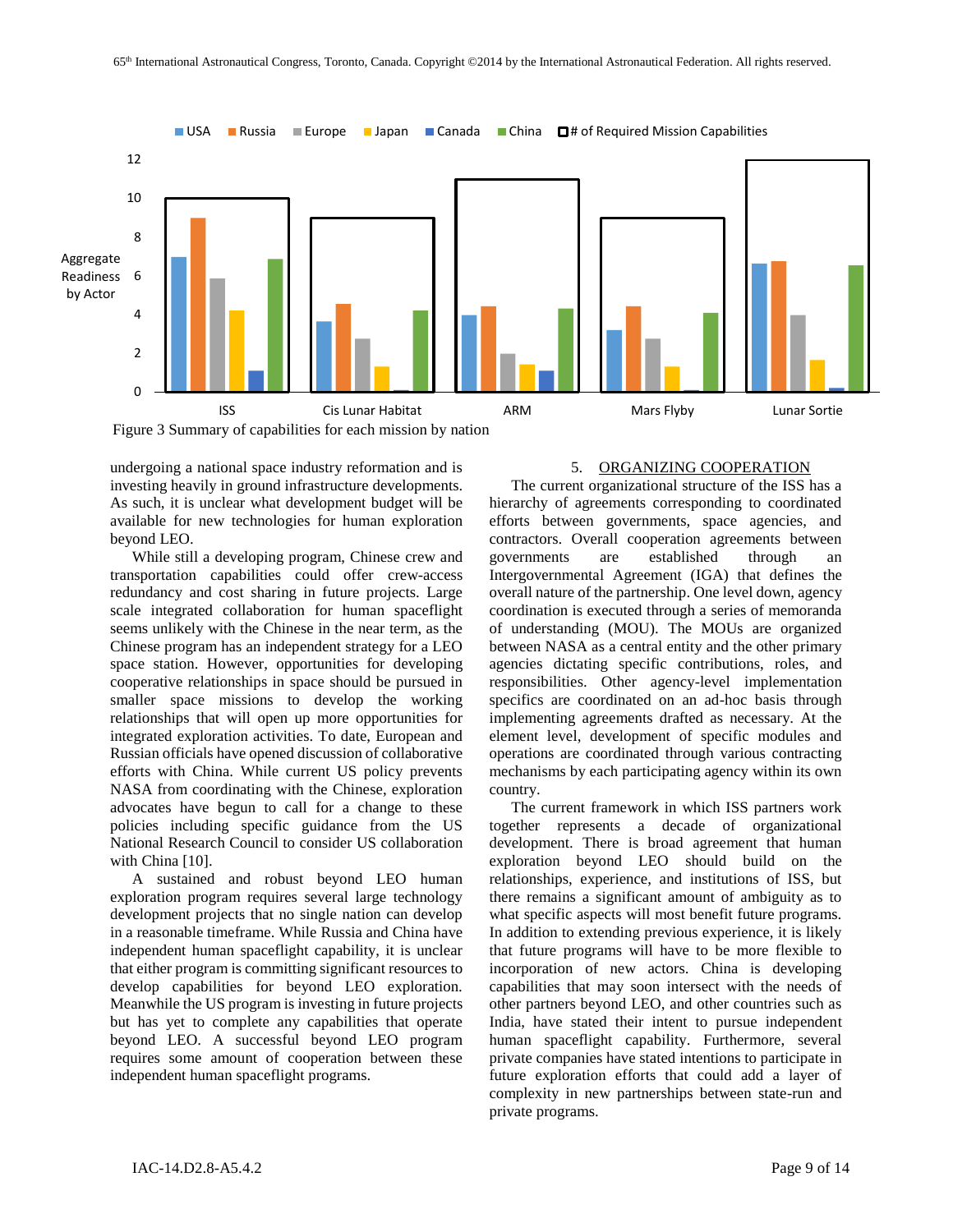

<span id="page-9-0"></span>Figure 4 Summary of capabilities for human exploration beyond LEO by actor

While some literature exists describing different paradigms of cooperation in space exploration [11], there remains a need to consider how to categorize the organization of coordinated efforts for future human exploration beyond LEO. General discussion of building from experience at the ISS requires details of the agreements and organizational aspects that will or will not be useful beyond LEO. Furthermore, there are technical differences in exploration beyond LEO that may motivate a change in the organization of future programs. For example increased requirements in deltav make mission feasibility much more sensitive to overall system mass. As a result, having multiple redundant and independently developed systems is unlikely to be feasible beyond LEO (as it has been for the ISS). In addition to reduced redundancy, there will be reduced frequency of flight opportunities and an increased risk environment requiring tightly coordinated system development and integration. Four possible organizational strategies are described below.

### Independent Programs

Independent programs require nations to develop entire missions with domestic capabilities. While multiple nations have developed domestic programs in LEO, it seems unlikely that any nation will afford a sustained beyond LEO program without international contributions.

#### Ad-Hoc Exchanges

l

In the absence of top-down management and intergovernmental agreements that specify partnerships with responsibilities and privileges, ad-hoc exchanges

within individual development projects or for specific mission capabilities is most likely to facilitate international cooperation. Ad-hoc exchanges best describe many efforts in robotic exploration missions where specific contributions are designated for a mission, and must be negotiated on a case-by-case basis. The European service module for the NASA crew vehicle is the first example of a cooperative agreement that builds on an ISS obligation to fulfill a beyond LEO capability\*\* . It remains an open question if a human spaceflight enterprise can be sustainable without a higher level of coordination. For example, as exploration continues with ad-hoc exchanges, an organization such as the ISECG may have to evolve to play a more significant role in planning the missions that will be pursued as opposed to their current role where its work reflects mission decisions already made by national agencies.

#### Integrated Agreement Structure

An integrated agreement structure for exploration beyond LEO would replicate or adapt the hierarchy of agreements in place that organize the ISS. This would involve an agreement between governments of the overall exploration goals and partnering nations, and cooperation between agencies as to the responsibilities of each nation. One of the largest changes in moving to beyond LEO exploration is that future mission capabilities and destinations are uncertain and will change from one mission to another as compared to a LEO facility with consistent system architecture. While individuals argue for defining a set pathway of missions towards Mars, the reality is that engineering development is uncertain, and the exact roadmap between LEO and

<sup>\*\*</sup> ESA's Orion Service Module is based on their Automated Transfer Vehicle (ATV) and is part of the barter agreement with NASA covering a portion of ISS

operating expenses through 2020. This involves both an agency-to-agency and company-to-company agreement.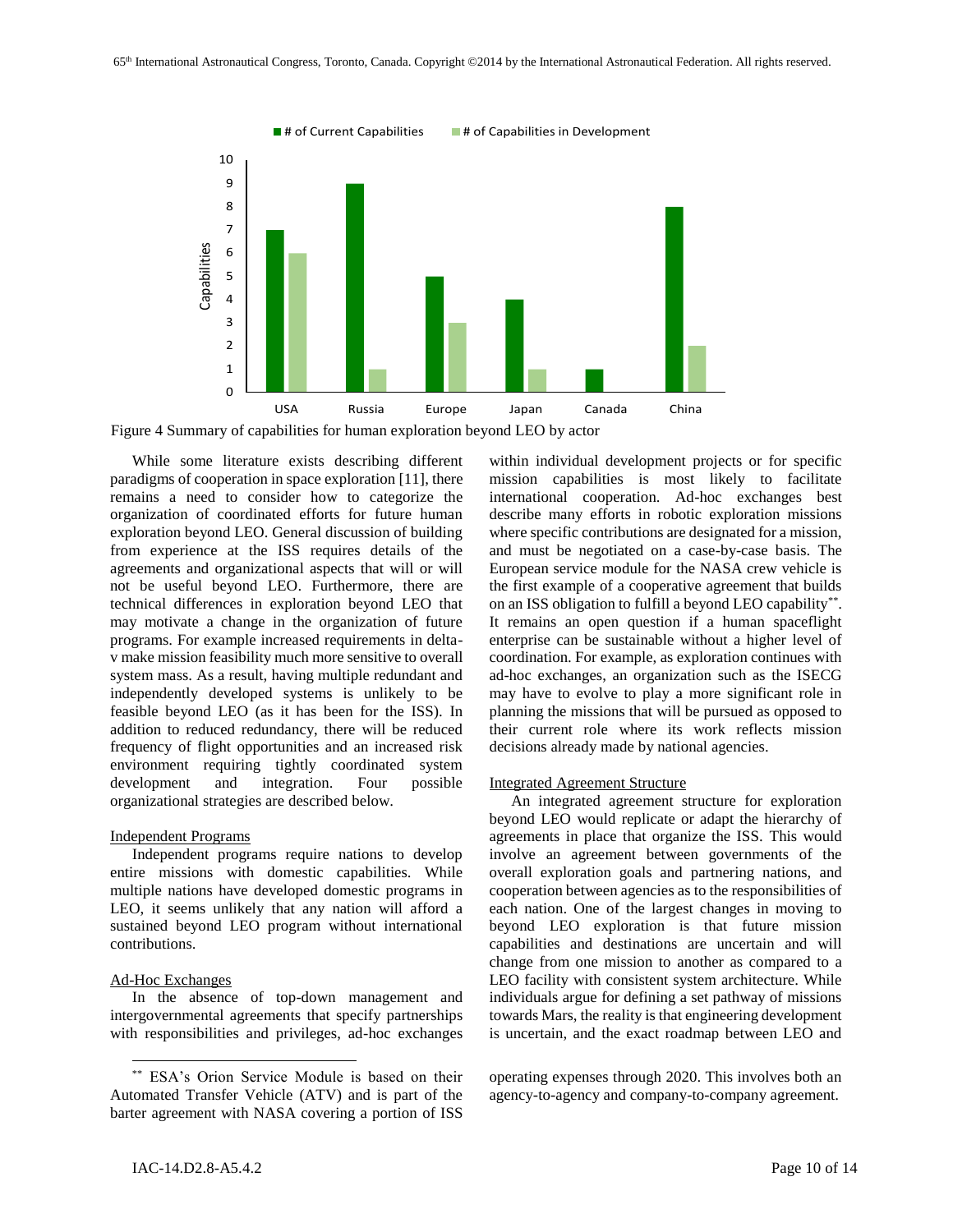Mars can not be established with certainty. An integrated framework for cooperation beyond LEO requires a mechanism to adapt planned contributions as milestones are met and capability needs evolve.

## Multinational Entity

Just as ESA coordinates space efforts from across Europe, a multinational intergovernmental entity could collect resources to implement the global human space exploration enterprise. This level of integration and loss of autonomy for national agencies is unlikely to occur as the decision to commit to exploration budgets is a national process tied to many domestic concerns. At the national level decision makers are unlikely to give up the ability to control their space budget because they have rationales that may not align with those of a multinational entity. ESA has addressed this problem by having some mandatory contributions and separate elective programs in which nations can choose to participate†† .

## 6. SCENARIOS

Scenarios that dictate what may be accomplished in the next steps of human exploration beyond LEO are driven by two factors: resource commitment and the cooperative environment of human spaceflight. Following are some of the factors that will result in a low or high level of resource commitment, and a low or high level of cooperation on beyond LEO exploration.

The most likely scenario is that major national human spaceflight budgets remain fairly flat. If budget increases are lower than inflation, there is a consistent loss of purchasing power over time. Even when interest in government spending on space is high, it is difficult to justify the long-term uncertain returns of human spaceflight developments as compared to the concrete benefits of ground infrastructure improvements and programs with more commercial interest relating to navigation, earth observation, and telecommunications services. For example while Russia has committed to a multi-year increase in overall space spending, it remains to be seen what specific developments will be supported for human spaceflight beyond LEO. A more optimistic scenario would see government spending increase as part of a commitment to a robust human exploration program. Alternatively, resources could become available from private-sector entities that decide to start spending significant resources on human exploration beyond LEO.

The current cooperative environment for space is dynamic and uncertain in the future. Development and operation of the ISS has succeeded in part due to the ability of participating agencies to work together. Despite recent geopolitical tension outside of the space industry, all currently operating projects in space science and human exploration continue, seemingly unaffected by these external factors. However individual politicians have made statements indicating space cooperation could be limited in the future. While no operating cooperative agreements have been hindered, at a practical level this political tension may make it more difficult to engage in the early discussions and planning required to create proposals for future cooperative efforts. Aside from the geopolitical issues, cooperation could be limited by differing goals. While all agencies have agreed on Mars as the eventual goal, China and Russia have both clearly stated they intend to pursue Lunar surface exploration first. Meanwhile the USA has pursued an asteroidcentered exploration strategy on the way to Mars. The third issue that could make cooperation difficult, is the desire for nations to maintain fully independentoperating exploration capabilities. In the case of the ISS, having independent crew systems allowed for a design with redundancy. However for more technically challenging missions beyond LEO, it may prove cost prohibitive for two nations to provide independent transportation and habitation capabilities.

Four scenarios are described as a set of possible outcomes dictated by the levels of resources committed and the cooperative environment.

## Scenario A: Low Resources, Low Cooperation

The current stated plans of the USA, Russia, and China reflect a reality of limited cooperation and flat or modestly increasing budgets. The USA is pursuing the asteroid redirect mission. While ARM is still being formulated, international partners have not yet been engaged in early rounds of goal setting and mission architecture design. If development is delayed too long or suitable targets are not identified, the USA will have to resort to flying short duration Orion missions with little opportunity to practice astronaut-conducted science operations. Russia and China will continue to slowly develop their independent efforts towards Lunar surface exploration. Europe, Canada, and Japan will continue to contribute niche elements to other human spaceflight programs, however if milestones are not met or astronaut flight opportunities are not available in return, they may lose political support and redirect their human exploration budget to endeavours with more quantifiable return on investment.

## Scenario B: Low Resources, High Cooperation

With modest resources available, human spaceflight programs will seek to build off the developments of ISS. In a highly cooperative environment, the USA, Russia,

thinking how nations may collaborate but are not necessarily strictly implemented within a single category.

<sup>††</sup> Note that projects within ESA might be better categorized as "ad-hoc exchanges" or "integrated agreement structure." These categories provide a way of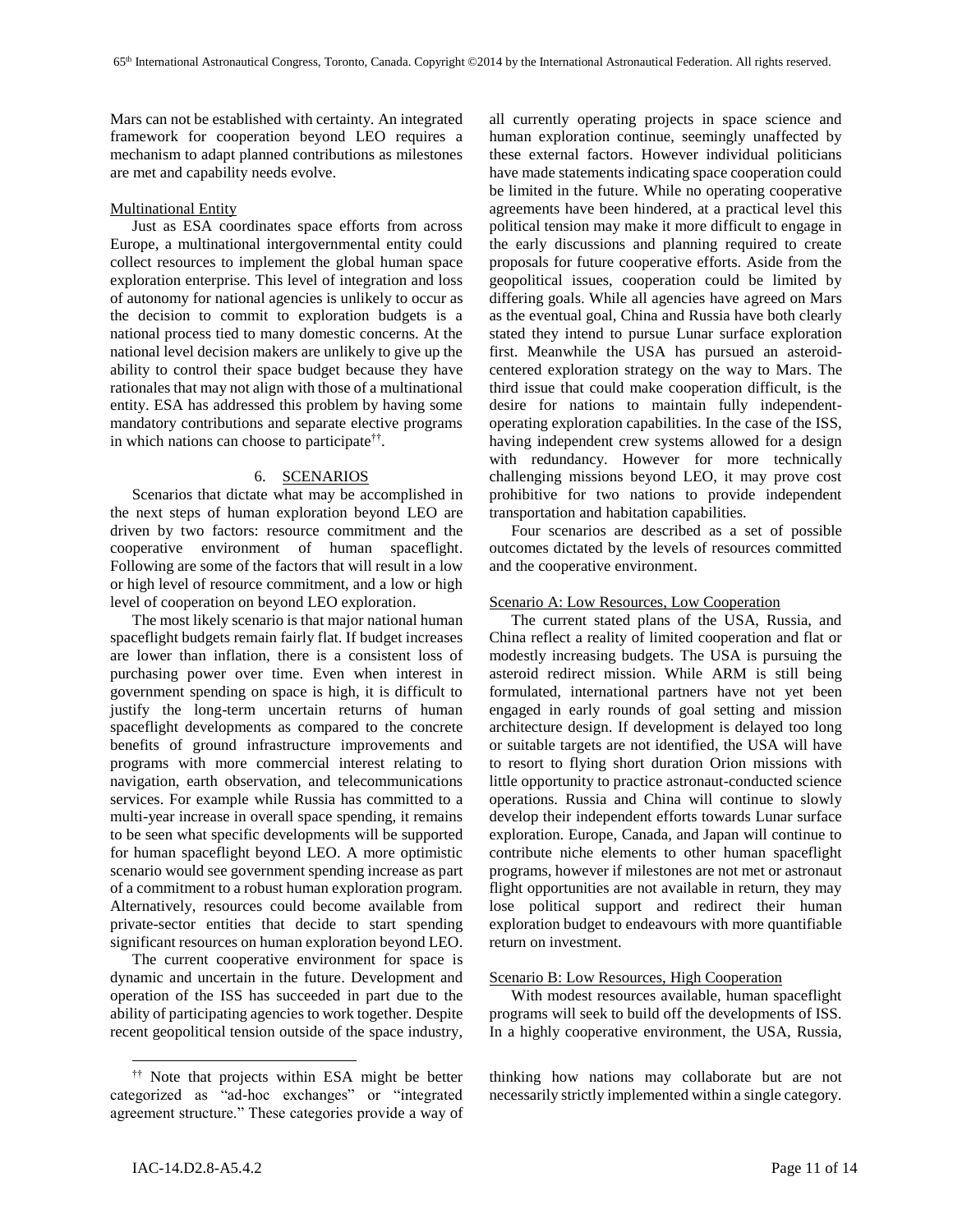Europe, and China could all contribute to development of a cis-Lunar habitat facility. Pursuing this platform does not have to be mutually exclusive from the USA pursuing the ARM on its own; it would depend on the available budget and the specific role outlined for the USA in the habitat project. If both ARM and a cis-Lunar habitat are planned to be operational at the same time, they can be designed to be mutually beneficial. A redirected asteroid would provide a location for astronauts to practice new EVA techniques, with the opportunity to develop operations over longer duration missions coming from the cis-Lunar habitat. Meanwhile it is possible that the ARM's SEP spacecraft bus including power, propulsion, and thermal subsystems could in fact support the cis-Lunar habitat as primary or backup modules in future operations. To enable this vision of integrating the ARM and cis-Lunar habitat, planning would need to occur in the near future, before the system architecture of ARM is defined.

### Scenario C: High Resources, Low Cooperation

With a drastically increased budget, the USA can pursue ARM while developing a large upper stage for SLS and possibly a deep-space habitat. The date of initial operating capability would be sensitive to the size of the budget increase and corresponding schedule advancement. Meanwhile China and Russia will commit large resources to the lunar surface and these programs will develop with little ability to interact or interface. Europe, Japan, and Canada may provide elements to the other three programs in exchange for astronaut time and scientific equipment utilization.

## Scenario D: High Resources, High Cooperation

In the case where funds are available and multiple nations are contributing to a coordinated program, more ambitious missions are possible. With multiple nations committing to develop new technology elements, it may become worthwhile to pursue a coordinated effort to the Lunar surface so that commercial and scientific interests can reap benefits while later on engineering development continues on deep-space habitation and transportation. This scenario can only be realized if nations commit to providing costly development projects that are interdependent on each other on a strict schedule.

#### 7. SUMMARY AND CONCLUSIONS

The ISECG activity provides a valuable arena for developing common understanding of future exploration initiatives. The GER includes expected missions from national efforts and a set of milestones that may be accomplished with international support, but stops short of suggesting how these milestones will be achieved. To benefit from international cooperation, nations seek to be responsible for elements that are in the critical path and are integral to the success of a sustained program with

frequent highly visible milestones. Coordinating those international efforts requires concerted and authoritative planning activities at the international level.

There are four realistic proposals for initial human exploration beyond LEO: a cis-Lunar habitat, asteroid redirect, Mars flyby, and a Lunar surface sortie. Summarized rationales and challenges of each mission are provided i[n Table 6.](#page-12-0)

The contributions of new development projects from each participating nation will be limited and sensitive to future budget allocation. While the USA currently has the largest portfolio of investments for beyond LEO capabilities, it is unable to afford development of all capabilities required. Planning now can help increase the cost sharing for future integrated exploration efforts. Given the early stage of readiness, it is possible that subsystem-level coordination could be pursued for an advanced habitation element. Other technologies are either niche (robotics) or have national-interest sensitivities (in-space propulsion) that make them less desirable for subsystem-level coordination. General LEO transportation logistics and habitation functions are shared by many actors and allow for exchange of services and utilization of exploration assets if designed into the critical path.

In the absence of top-down management and an IGA that specifies partnerships with responsibilities and privileges, ad-hoc exchanges within individual development projects or for specific mission capabilities is most likely to facilitate international cooperation in the coming years. In particular future exploration institutions should be flexible to adapt contributions depending on what is learned from early missions to prove out deep space systems. Furthermore future programs will benefit from having the flexibility to incorporate new state and private actors.

It is unlikely that development for human exploration beyond LEO will receive drastically increased resources in the near future. Given the modest development budget available globally, nations must plan now for closely integrated mutually beneficial projects. If the USA pursues the ARM, mission planners must coordinate with potential partners so that the spacecraft development provides value as part of an ongoing program to develop deep space capabilities.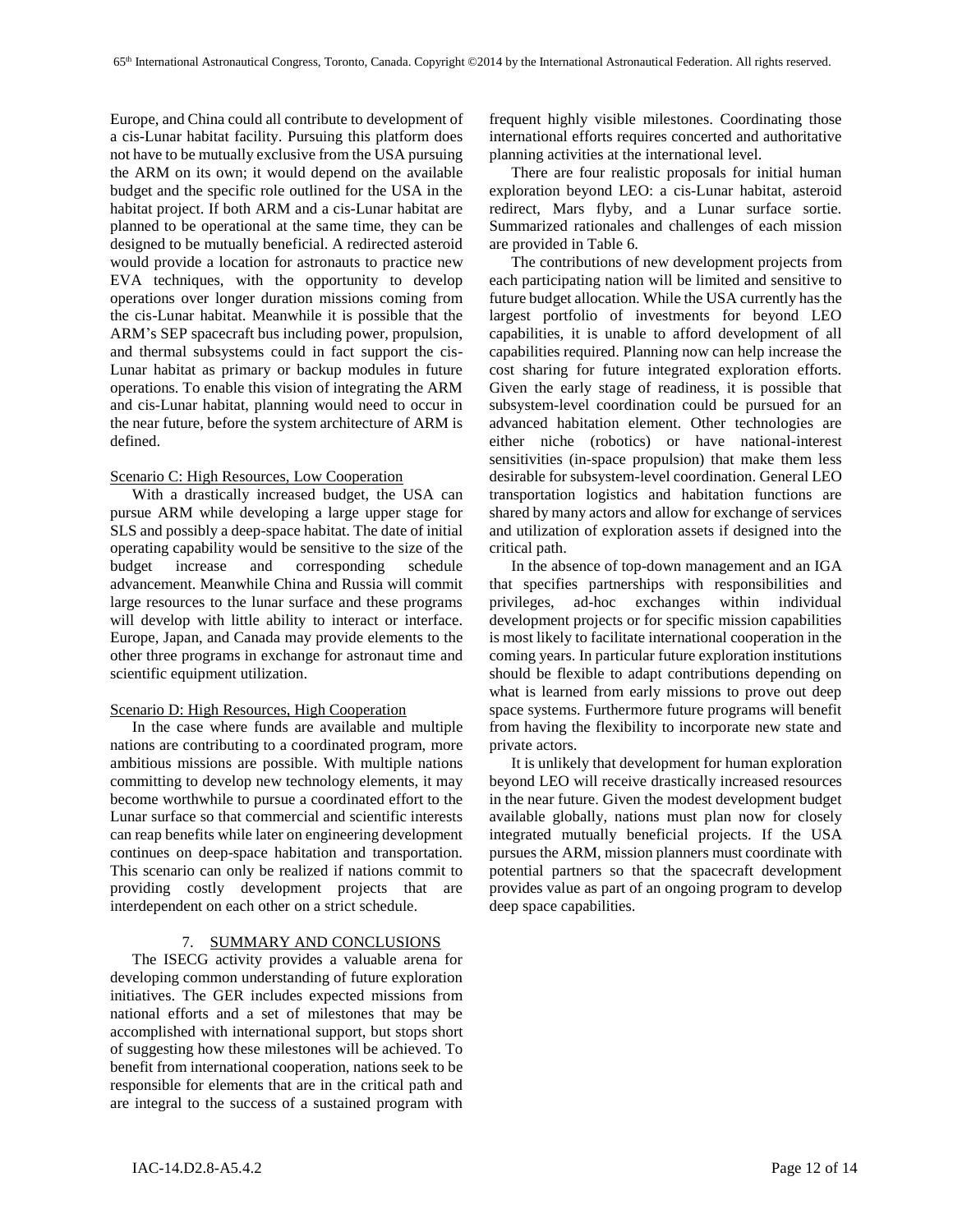<span id="page-12-0"></span>

| <b>Next Step</b><br><b>Mission</b> | <b>Summarized Rationale</b>                                                                                                                                                                                                                                     | <b>Summarized Challenges</b>                                                                                                                                                                                                                 |  |  |  |
|------------------------------------|-----------------------------------------------------------------------------------------------------------------------------------------------------------------------------------------------------------------------------------------------------------------|----------------------------------------------------------------------------------------------------------------------------------------------------------------------------------------------------------------------------------------------|--|--|--|
| Cis-Lunar Habitat                  | Continue habitation developments from ISS<br>Provide access/developments for all other<br>destinations<br>Hab developments are required for Mars<br>Provides opportunity for contributions from all<br>partners                                                 | Not stated in existing policy<br>Poor perception of mission without a<br>rocky destination<br>Science returns only possible with<br>coordinated efforts on the Moon (or a<br>redirected asteroid)                                            |  |  |  |
| Asteroid Redirect                  | Advance solar electric propulsion (SEP)<br>capability for many customers (not just<br>exploration)<br>Potentially engages planetary science & defense<br>stakeholders concerned with asteroids (opinions<br>vary)<br>Provides highly visible exploration firsts | No developments that build on ISS<br>habitation capabilities.<br>Unclear if developments are useful for<br>Mars.<br>Few feasible targets identified.<br>$\qquad \qquad -$<br>Few opportunities for non-US on the<br>critical path            |  |  |  |
| Lunar Surface<br>Sortie            | Strongest science engagement<br>Strongest supported destination among non-US<br>stakeholders (and some groups in the US).<br>Best place for surface operations prep                                                                                             | Requires the most new (and costly)<br>developments before initial operating<br>capability.<br>Feasibility is unclear without increased<br>international contributions.<br>Unclear if Lunar developments are on<br>the critical path to Mars. |  |  |  |
| Mars Flyby                         | High profile achievement to foster increased<br>support<br>Fastest path to Mars surface                                                                                                                                                                         | Limited science return<br>The highest level of overall development<br>and operational risk.                                                                                                                                                  |  |  |  |

Table 6 Overview of "Next Step" strategies

### SOURCES

- [1] ISECG, "The Global Exploration Roadmap," August 2013.
- [2] M. Bobskill and M. Lupisella, "The Role of Cis-Lunar Space in Future Global Space Exploration," in *Global Space Exploration Conference GLEX*, Washington, DC, 2012.
- [3] J. B. Hopkins, R. d. Costa, M. Duggan, S. Walther, P. Fulford, N. Ghafoor, F. Bandini, M. A. Perino, N. Bryukhanov, K. Ogasawara and L. Soccani, "International Industry Concepts for Human Exploration from the Earth-Moon L2 Region," in *International Astronautical Congress*, Beijing, China, 2013.
- [4] J. Brophy, F. Culick, L. Friedman and e. al., "Asteroid Retrieval Feasibility Study Final Report," Keck Institute for Space Studies, California Institute of Technology, Jet Propulsion Laboratory, Pasadena, CA, 2012.
- [5] NASA, "Asteroid Redirect Mission Reference Concept," NASA, 2013.
- [6] NASA, "Asteroid Redirect Crewed Mission (ARCM) Reference Concept," NASA, 2013.
- [7] D. A. Tito, G. Anderson, J. P. Carrico, J. Clark, B. Finger, G. A. Lantz, M. E. Loucks, T. MacCallum, J. Poynter, T. H. Squire and P. S. Worden, "Feasibility analysis for a manned

mars free-return mission in 2018," in *Aerospace Conference, IEEE*, Big Sky, MT, 2013.

- [8] Inspiration Mars Foundation, "Architecture Study Report Summary," Inspiration Mars Foundation, 2013.
- [9] R. P. Mueller, J. C. Connolly and R. J. Whitley, "NASA Human Spaceflight Architecture Team: Lunar Surface Exploration Strategies," in *Global Space Exploration Conference*, 2012.
- [10] Committee on Human Spaceflight, "Pathways to Exploration - Rationales and Approaches for a U.S. Program of Human Space Exploration," National Research Council, Washington D.C., 2014.
- [11] D. A. Broniatowski, M.-A. Cardin, S. Dong, M. J. Hale, N. C. Jordan, D. R. Laufer, C. Mathieu, B. D. Owens, M. G. Richards and A. L. Weigel, "A framework for evaluating international cooperation in space exploration," *Space Policy,* vol. 24, pp. 181-189, 2008.
- [12] ISECG, "The Global Exploration Strategy: The Framework for Coordination," 2007.
- [13] D. A. Mindell, S. A. Uebelhart, A. A. Siddiqi and S. Gerovitch, "The Future of Human Spaceflight: Objectives and Policy Implications in a Global Context," American